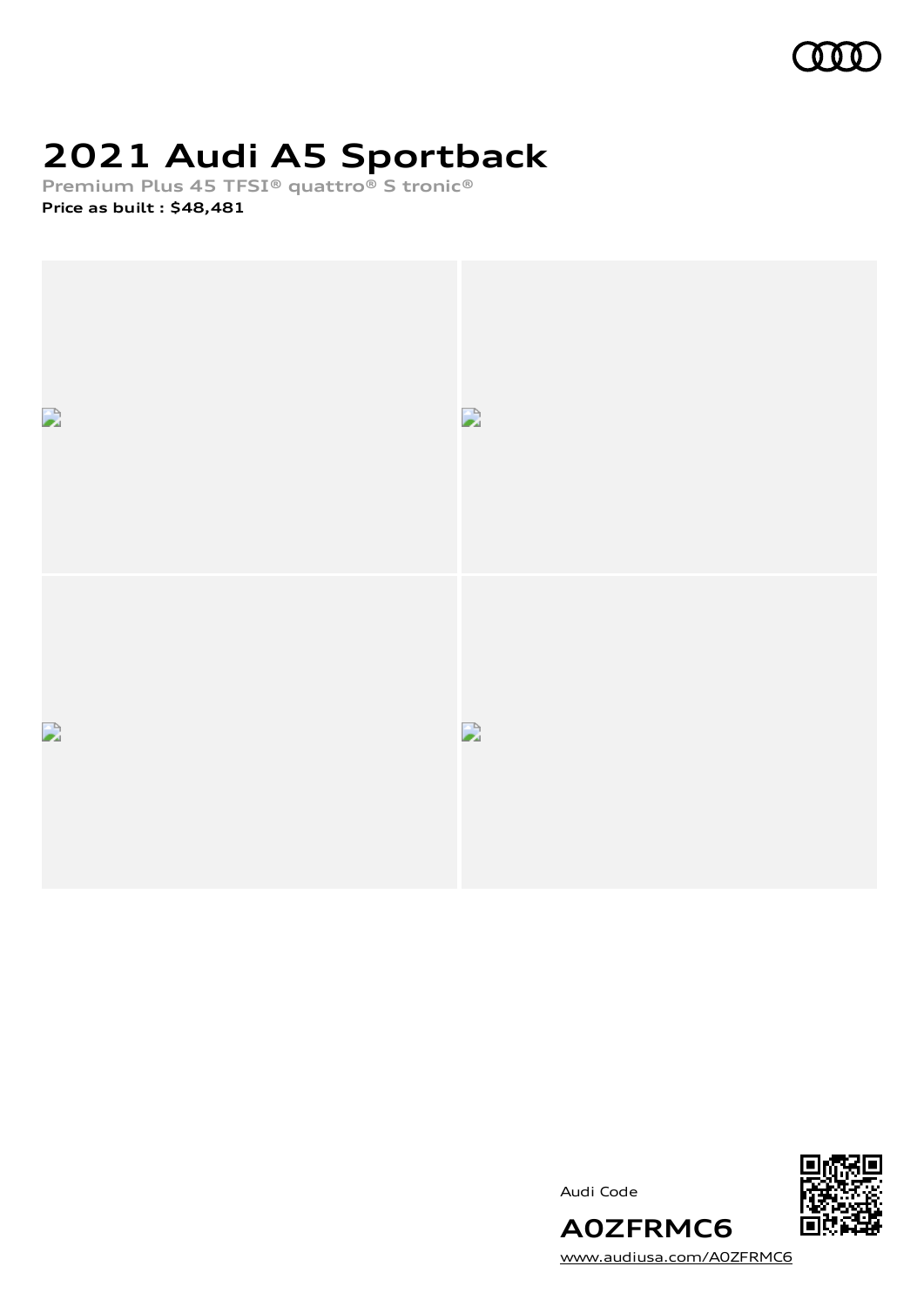### **Summary**

#### **Audi 2021 Audi A5 Sportback** Premium Plus 45 TFSI® quattro® S tronic®

**Price as buil[t](#page-8-0)** \$48,481

### **Exterior colour**

Mythos Black metallic

#### **Interior colour**

### **Technical Specifications**

| Engine type                  | 2.0-liter four-cylinder                              |
|------------------------------|------------------------------------------------------|
| stroke                       | Displacement/Bore and $1,984/82.5 \times 92.8$ cc/mm |
| Max. output                  | 261 HP                                               |
| Torque                       | 273 lb-ft@rpm                                        |
| Top track speed              | $130$ mph                                            |
| Acceleration (0 - 60<br>mph) | 5.4 seconds                                          |
| Recommended fuel             | Premium                                              |

### $\overline{\phantom{a}}$

#### **Further Information**

|                 | N٥          |  |
|-----------------|-------------|--|
| Mileage         | 4,071 miles |  |
| Type of vehicle | Used car    |  |

**Warranty**

#### **Audi Code** A0ZFRMC6

**Your configuration on www.audiusa.com** [www.audiusa.com/A0ZFRMC6](https://www.audiusa.com/A0ZFRMC6)

**Commission number** 9a3aa0ca0a0e0971237a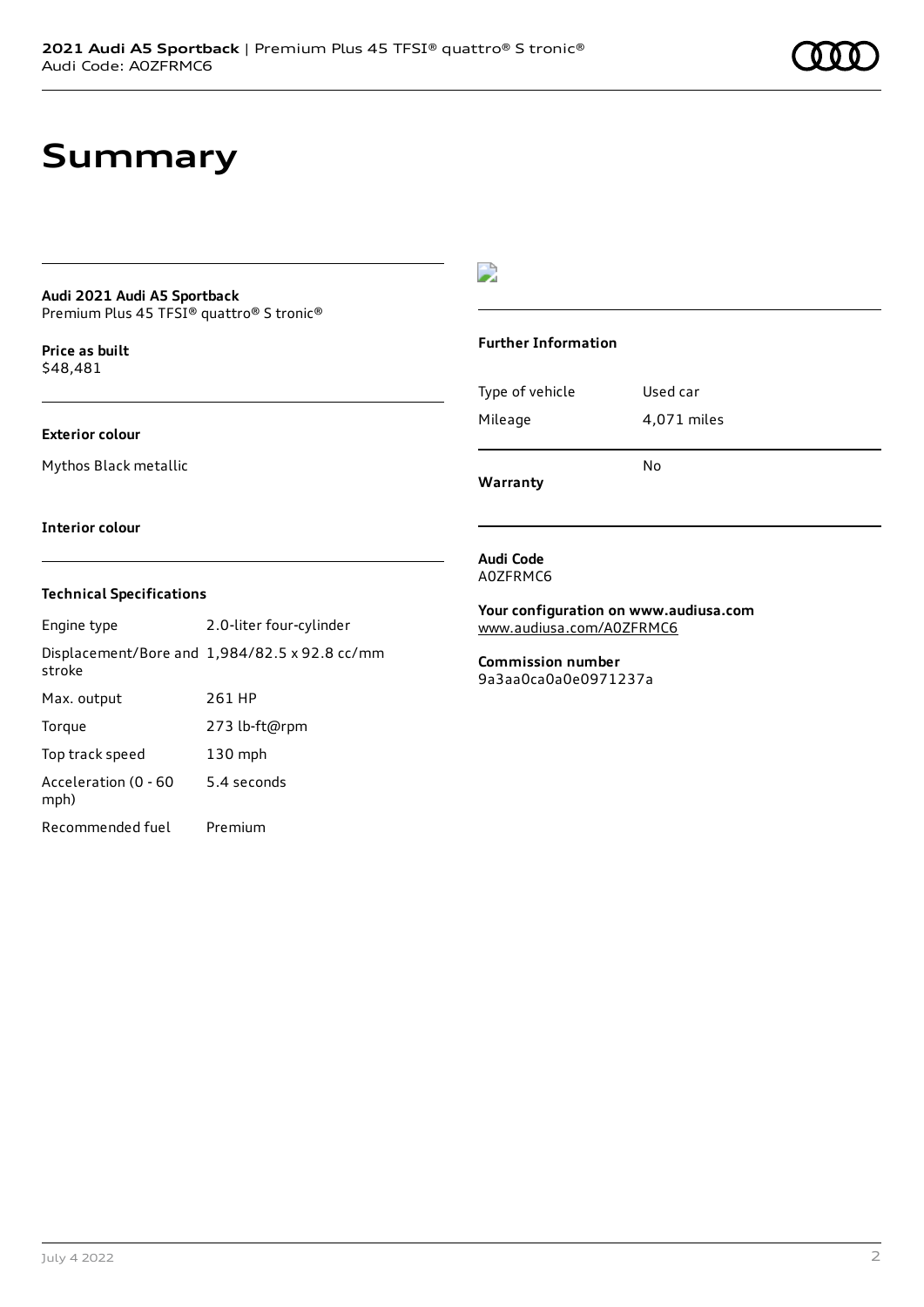

# **Standard features**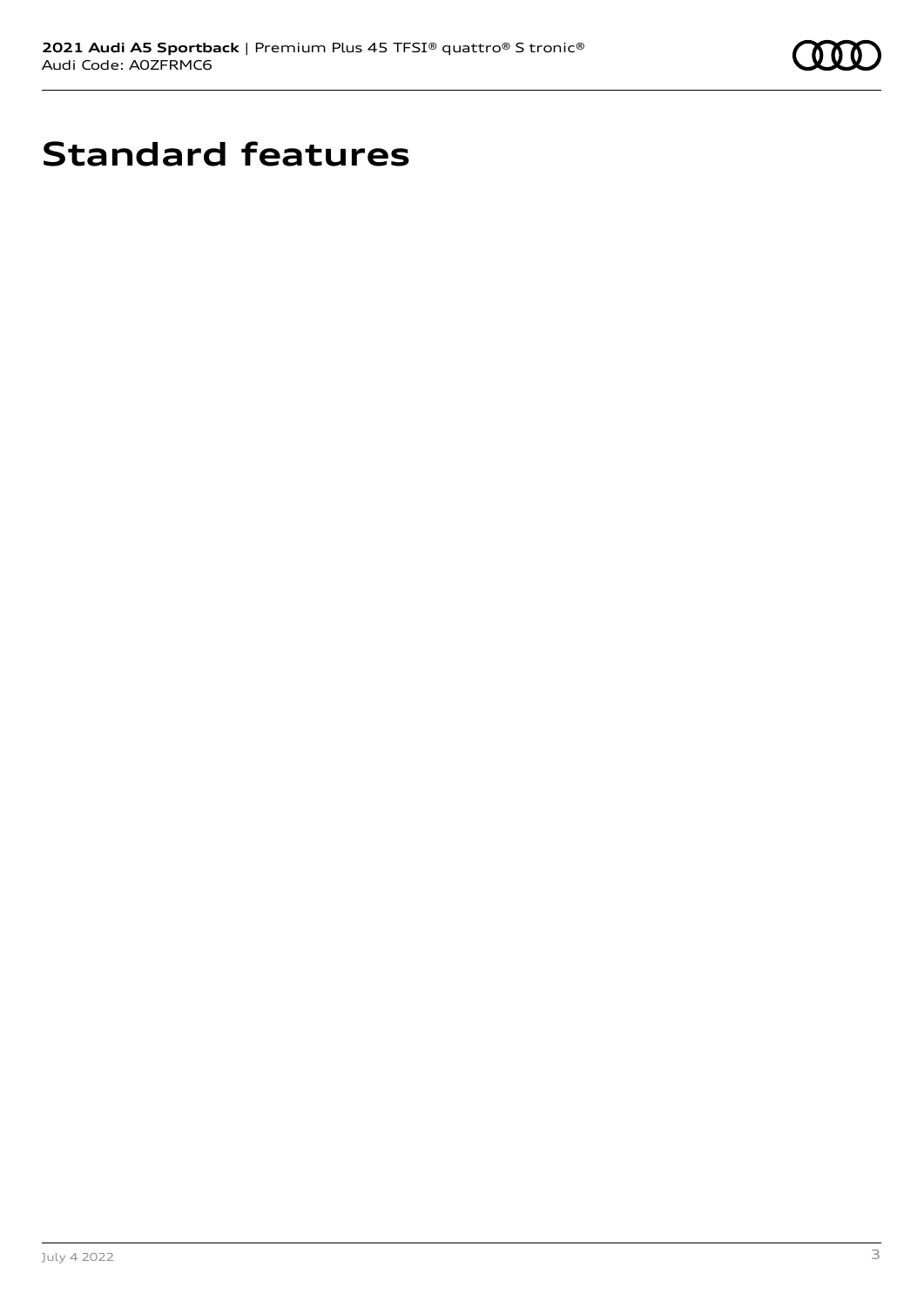## **Dealer remarks**

Don't miss this great Audi!

This model delivers an exhilarating ride without compromising ultimate luxury! Turbocharger technology provides forced air induction, enhancing performance while preserving fuel economy. Audi prioritized fit and finish as evidenced by: speed sensitive wipers, front and rear air conditioning, and the power moon roof opens up the cabin to the natural environment. Under the hood you'll find a 4 cylinder engine with more than 200 horsepower, providing a smooth and predictable driving experience. Well tuned suspension and stability control deliver a spirited, yet composed, ride and drive

Our knowledgeable sales staff is available to answer any questions that you might have. They'll work with you to find the right vehicle at a price you can afford. We are here to help you.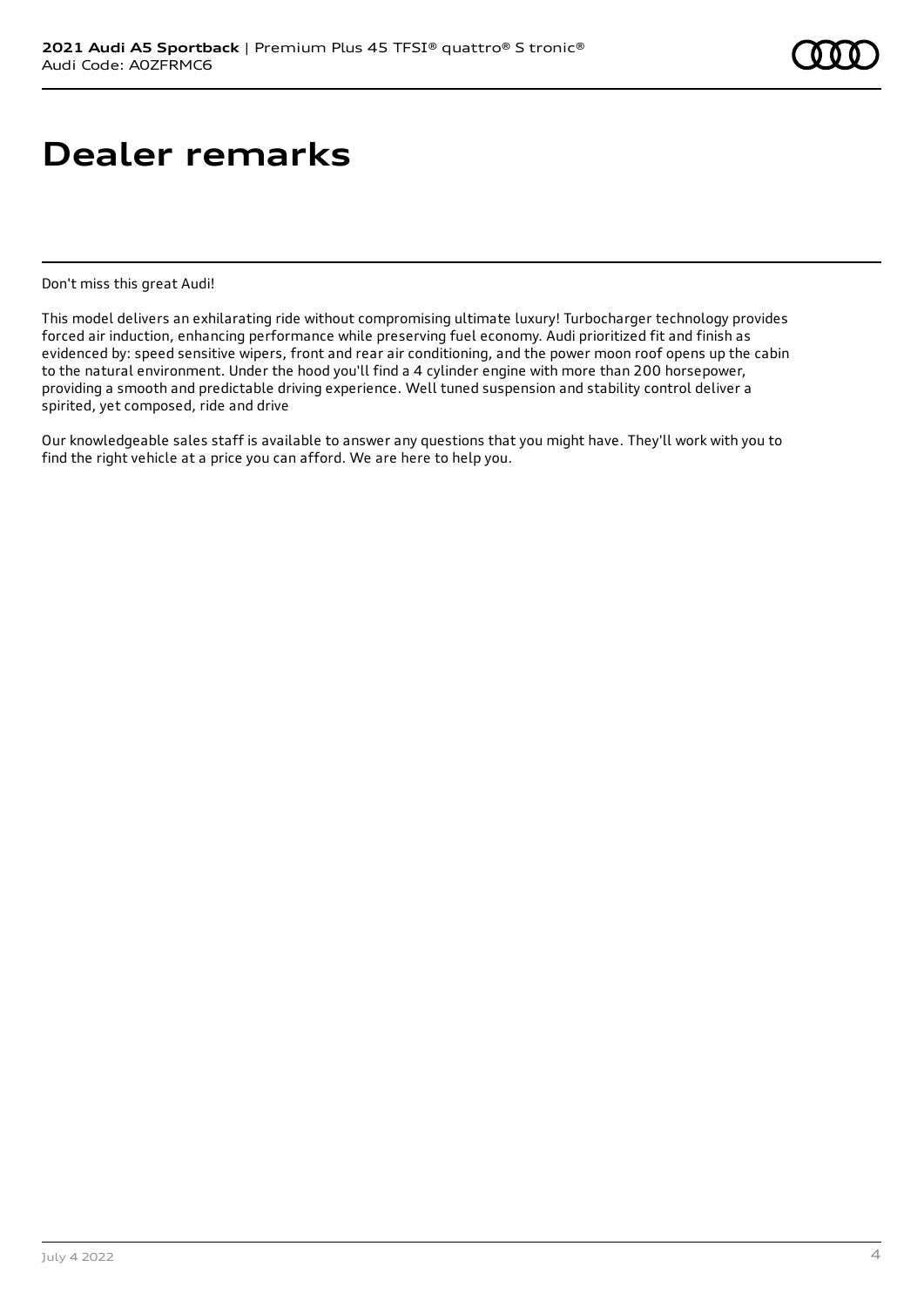## **Technical Specifications**

### **Engineering | Performance**

| Engine type                                | 2.0-liter four-cylinder                                                 | Steering type                              | Electromechanical power steering                                     |
|--------------------------------------------|-------------------------------------------------------------------------|--------------------------------------------|----------------------------------------------------------------------|
| Power Level                                | 45                                                                      |                                            | system                                                               |
| Max. output                                | 261 HP                                                                  | Turning diameter, curb- 38.4 ft<br>to-curb |                                                                      |
| Displacement                               | 2.0 l                                                                   | Steering ratio                             | 15.9:1                                                               |
| Torque                                     | 273 lb-ft@rpm                                                           |                                            |                                                                      |
| Valvetrain                                 | 16-valve DOHC with Audi valvelift<br>system                             | Suspension                                 |                                                                      |
| Acceleration (0 - 60<br>mph)               | 5.4 seconds                                                             | Front axle                                 | Five-link front suspension                                           |
| Engine block                               | Cast-iron                                                               | Rear axle                                  | Five-link rear suspension                                            |
|                                            |                                                                         | Optional                                   | Sport suspension                                                     |
| Induction/fuel injection Turbocharged/FSI® |                                                                         |                                            |                                                                      |
| Cylinder head                              | Aluminum-alloy                                                          | <b>Brakes</b>                              |                                                                      |
| stroke                                     | Displacement/Bore and 1,984/82.5 x 92.8 cc/mm                           |                                            |                                                                      |
|                                            |                                                                         | Front brakes                               | 13.3 (ventilated disc) in                                            |
| Top track speed                            | 130 mph                                                                 | Rear brakes                                | 13.0 (ventilated disc) in                                            |
|                                            |                                                                         | Parking brake                              | Electromechanical                                                    |
| <b>Electrical system</b>                   |                                                                         |                                            |                                                                      |
| Alternator                                 | 14 Volts - 110-150A                                                     | <b>Body</b>                                |                                                                      |
| Battery                                    | 12 Volts - 420A/75Ah                                                    | Material                                   | Multi-material body construction<br>(steel and aluminum composition) |
| Transmission   Drivetrain                  |                                                                         | Corrosion protection                       | Multistep anti-corrosion protection                                  |
| Drivetrain type                            | quattro® all-wheel drive with ultra®<br>technology                      | <b>Warranty   Maintenance</b>              |                                                                      |
| Transmission                               | Seven-speed S tronic <sup>®</sup> dual-clutch<br>automatic transmission | Warranty                                   | 4-year/50,000-mile Audi New<br>Vehicle Limited Warranty              |

**Steering**

### **(1/2)**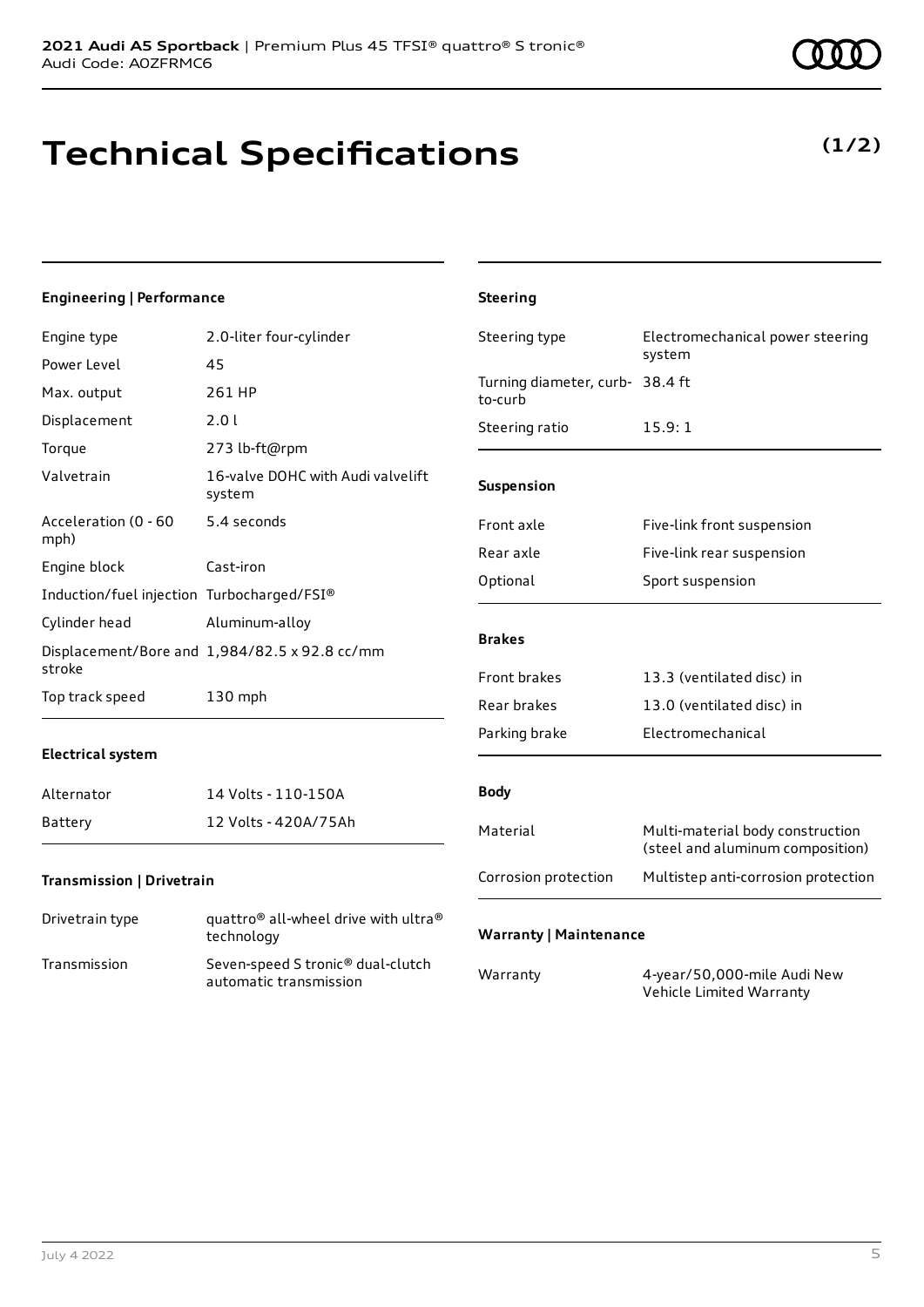## **Technical Specifications**

### **Exterior Measurements**

| Height                           | 54.6 in    |
|----------------------------------|------------|
| Overall width without<br>mirrors | 72.5 in    |
| Length                           | 187.3 in   |
| Wheelbase                        | $111.2$ in |
| Drag coefficient                 | $0.29$ Cw  |
| Overall width with<br>mirrors    | 79.8 in    |
| Track rear                       | 61.7 in    |
| <b>Track front</b>               | 62.5 in    |
| Curb weight                      | 3,725 lb   |

#### **Interior measurements**

| Seating capacity                          | 5                      |
|-------------------------------------------|------------------------|
| Shoulder room, rear                       | 54.5 in                |
| Head room with front<br>sunroof           | 37.7 in                |
| Leg room, rear                            | $35.1$ in              |
| Shoulder room, front                      | 55.7 in                |
| Head room with rear<br>sunroof            | 37.0 in                |
| Leg room, front                           | $41.3$ in              |
| Cargo volume, rear<br>seatbacks up/folded | 21.8/35.0 cu ft, cu ft |



**(2/2)**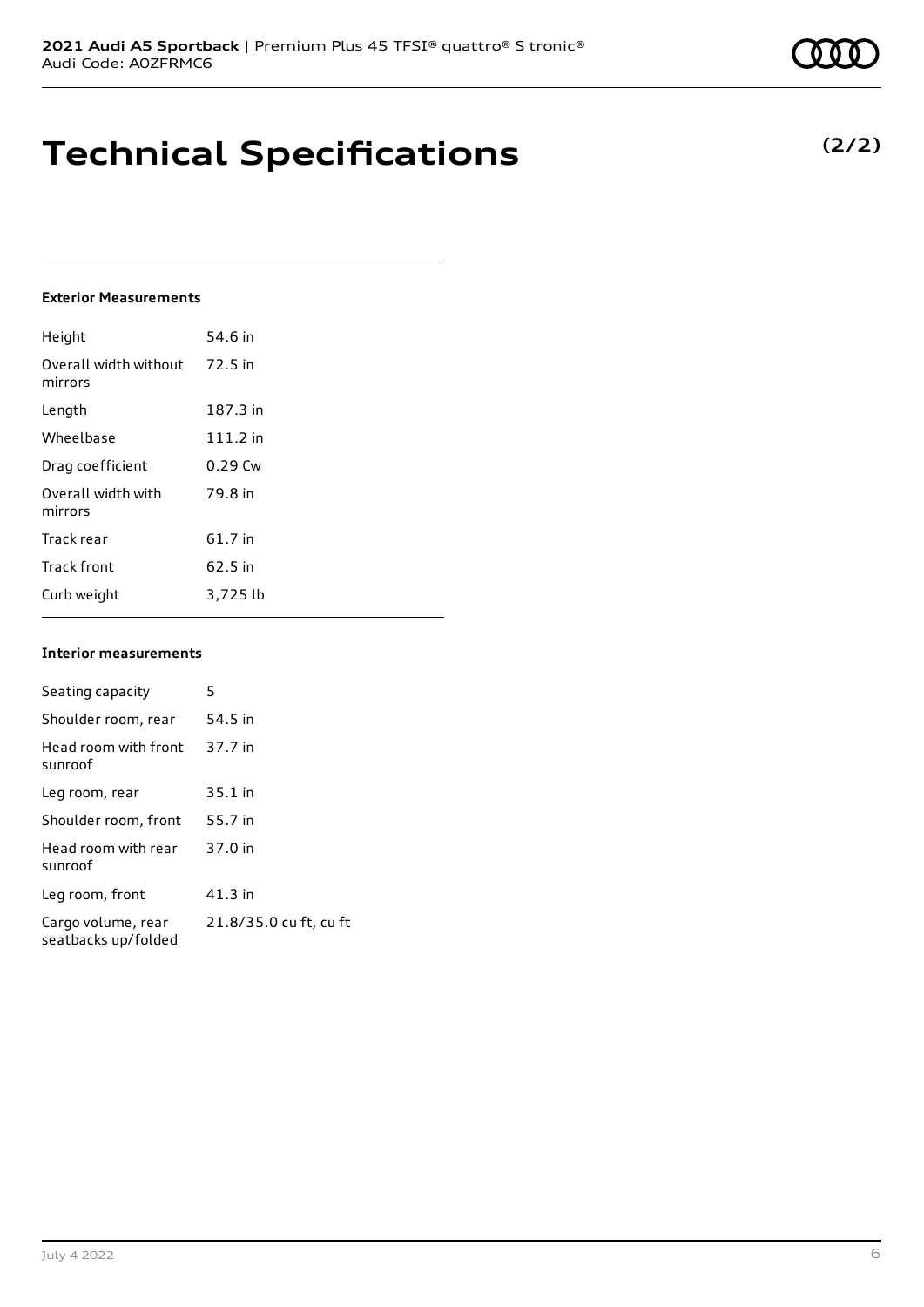### **Consumption- and emission**

**Consumption by NEDC**

combined 27 mpg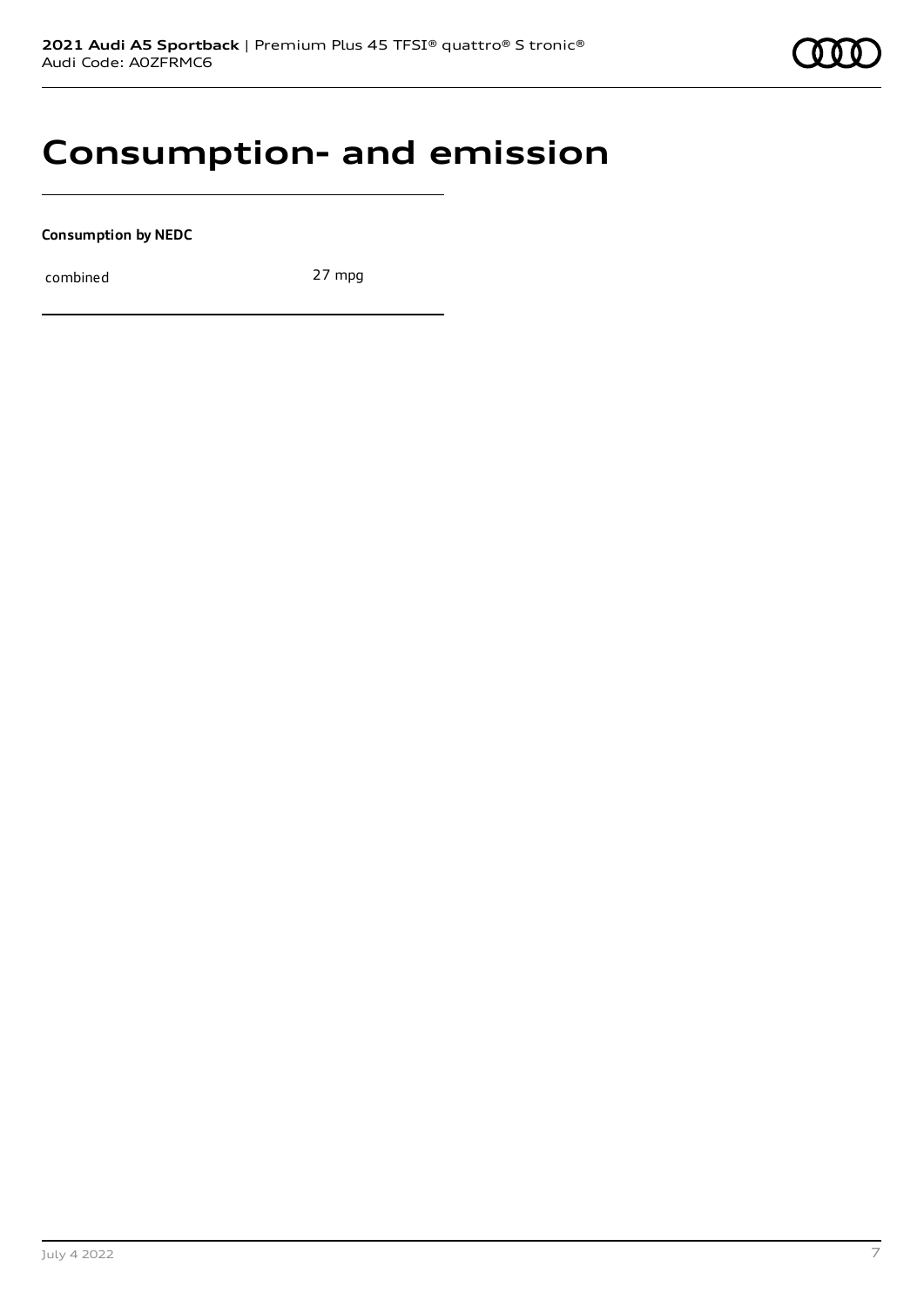# **Contact**

Dealer **Audi Melbourne**

2260 Coastal Ln 32904 West Melbourne FL

Phone: +13213065725 FAX: 3219561400

www: [https://www.melbourneaudi.com](https://www.melbourneaudi.com/)